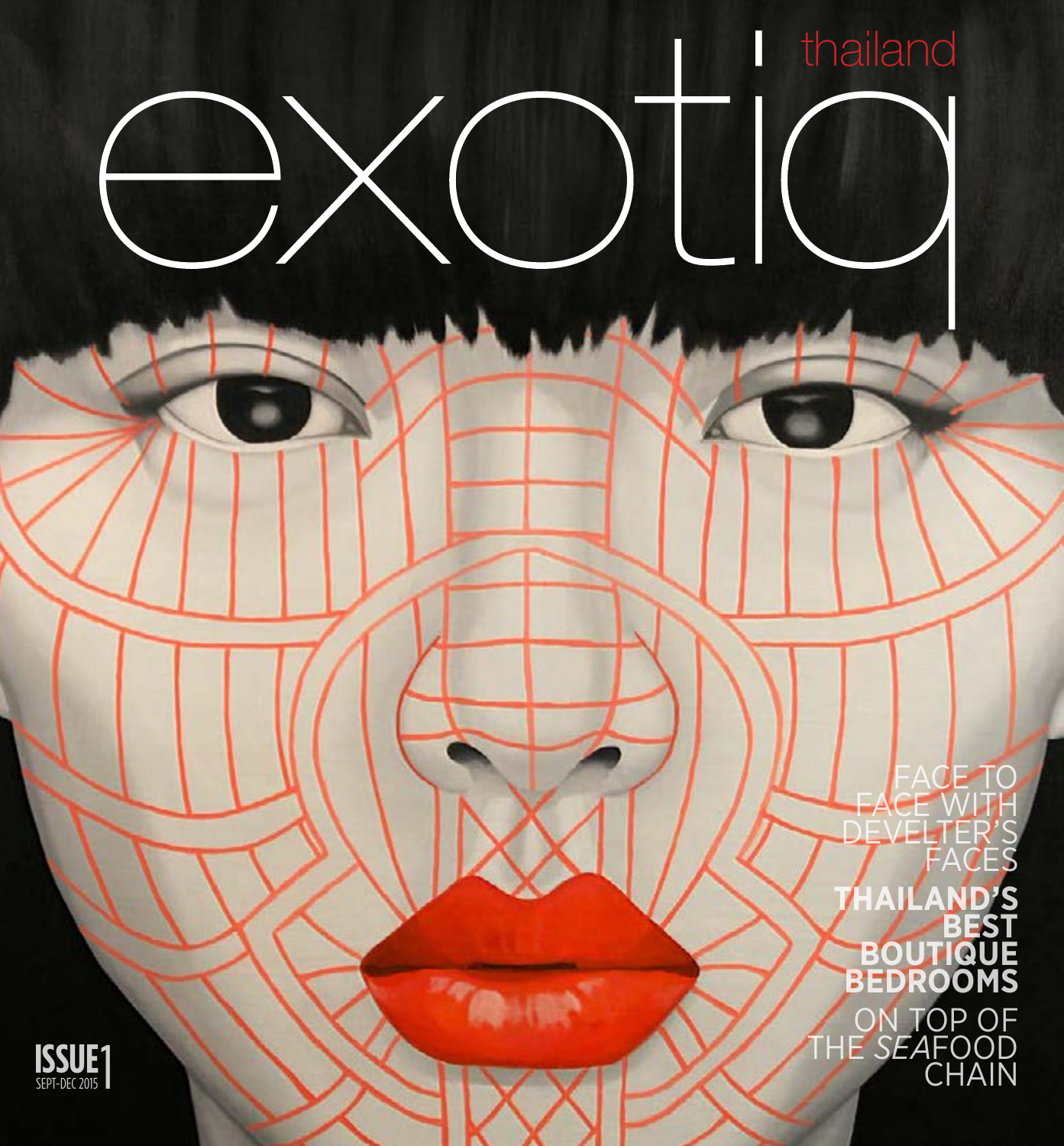

**While each of the 33 luxurious villas making up the Samujana estate in Koh Samui is unique, there is something that links them together. Infinity-edge pools? Awe-inspiring ocean vistas? Also, but not just that. We talk to Gary Fell, the architect behind Samujana project, to better understand its distinct character.**



Gary Fell, GFAB Architects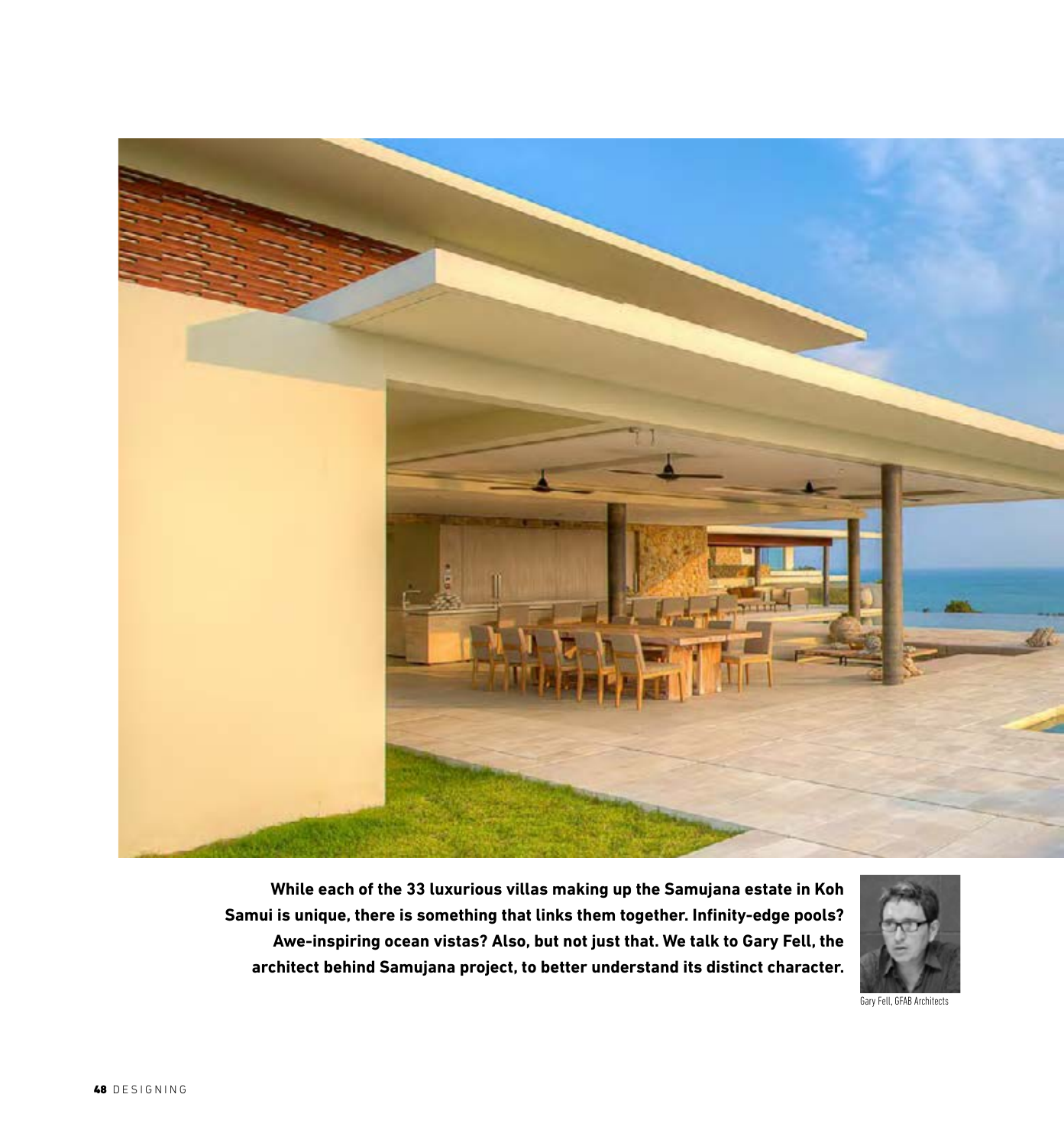

**Matt Clemens, Exotiq:** What is the design concept of Samujana and how does it fit within current design trends?

**Gary Fell, GFAB Architects:** Samujana is a series of luxury residences, which blend indoor and outdoor spaces and maximize the views and relationship with nature. As far as the trends go, I feel there has been a definite change in what constitutes a tropical villa these days and Samujana's designs fit well within what might be seen as 'current design trends'. People have gone away from the more recognizably "ethnic" styles, in favour of a more modern aesthetic, which responds to the landscape and setting better. Also, when we started the project, things like landscaped roofs were rare, now it's something that many projects seek to include.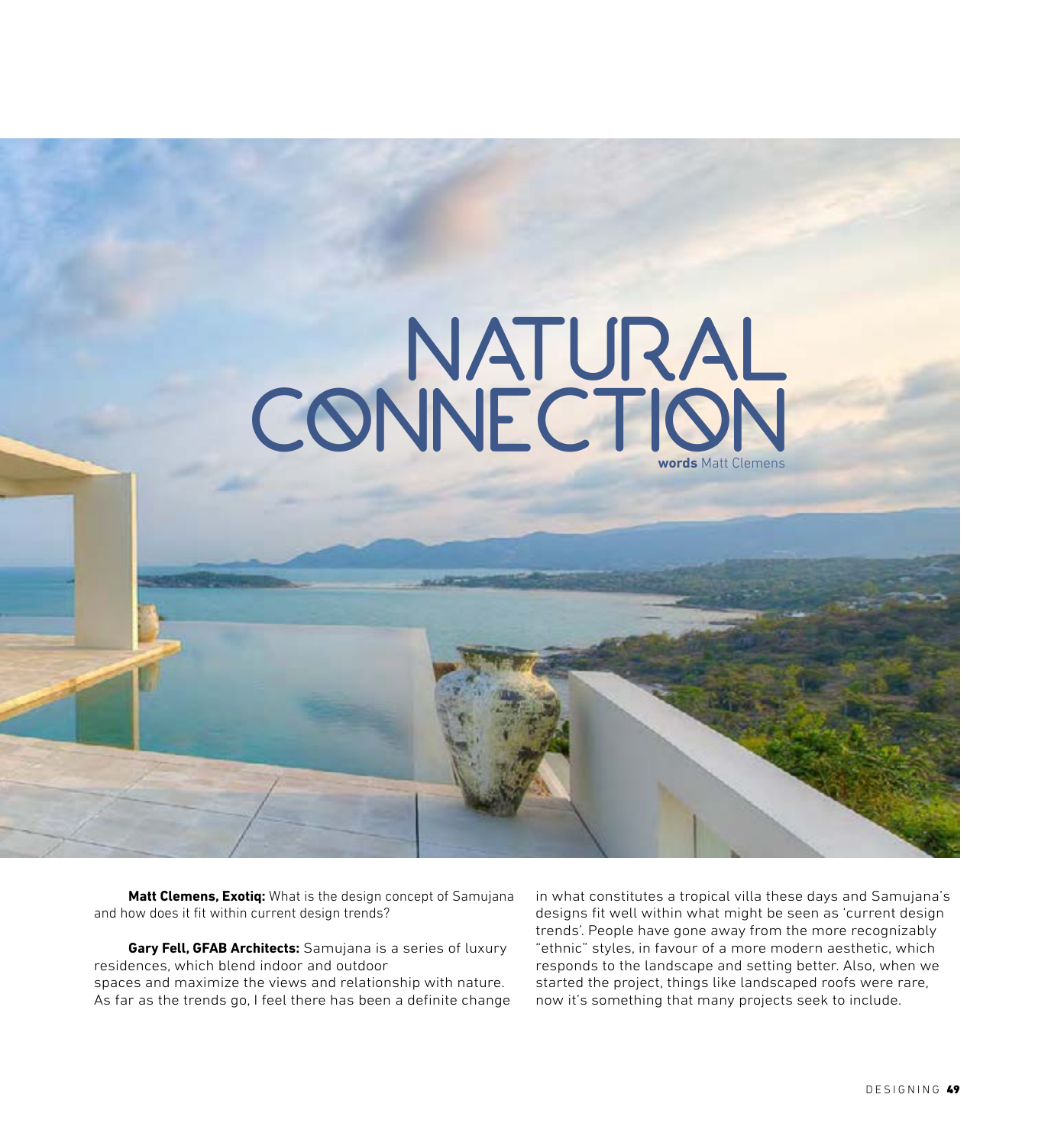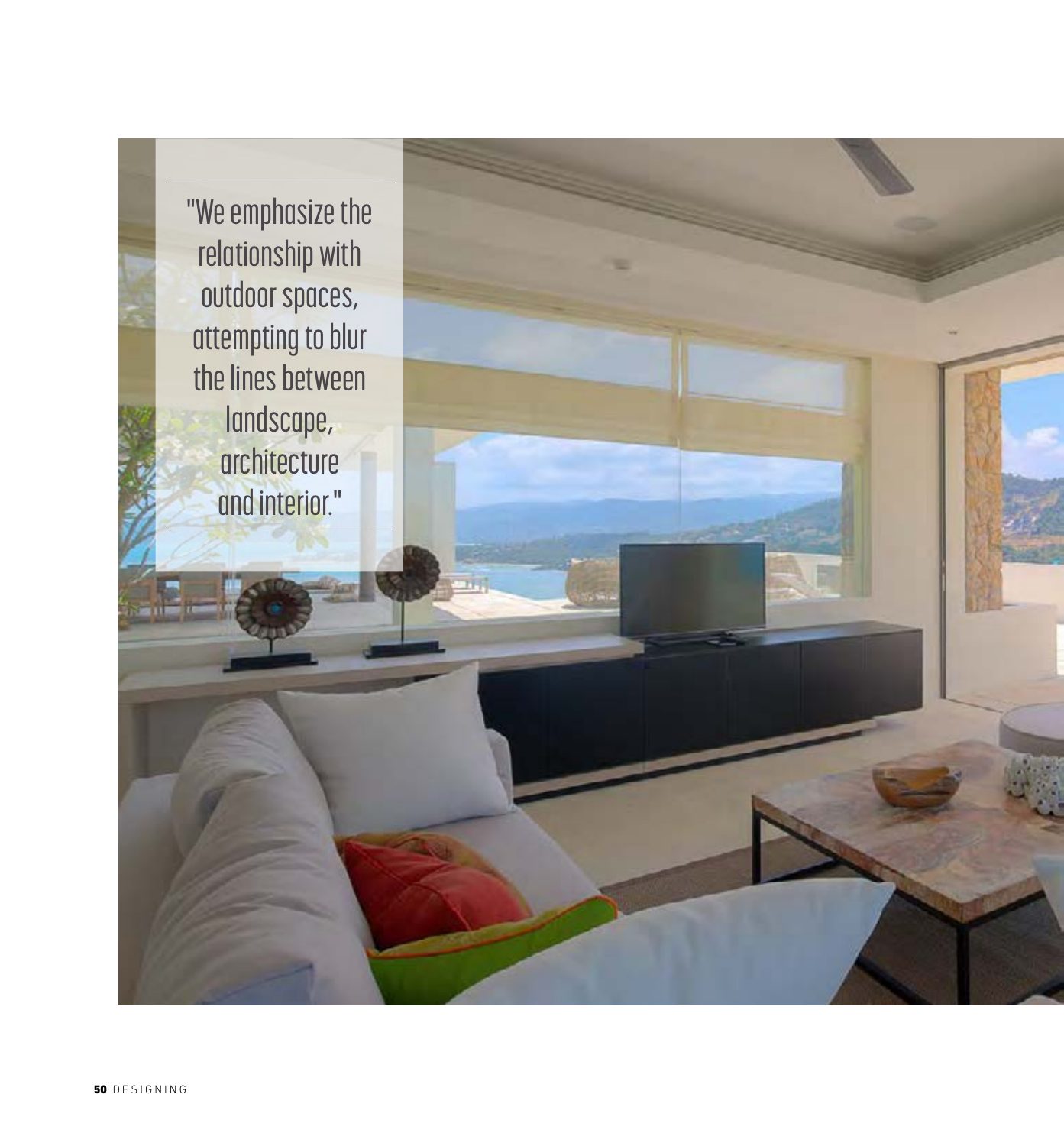

**MC:** What are the dominant building materials found in the project?

**GF:** Throughout the project, our aim was to keep things simple. The construction is masonry based, being primarily reinforced concrete. Cladding was kept equally simple – much of what one sees is little more than a carefully designed, plastered concrete structure, painted or in places left "off form". Beyond this, we confined external cladding to the use of rock, which was excavated from each villa's site during construction. Floors vary between villas but are either the eponymous sand wash or Indonesian limestone. Sukabumi stone or local Thai slate is used for pools and in wet areas in the bathrooms.

On the inside, built-in cabinetry tends to form a whole wall and here we kept things to either a lime washed timber or two pack epoxy finish throughout. Naturally these villas get some (ab)use so we made sure to use Blum fittings and in some places stainless fridge units were integrated into bar islands.

**MC**: Did the buyers have a say when it came to interior design, furnishing etc?

**GF:** Clients were encouraged to discuss their ideas with suppliers and in places, swap out individual pieces, but the overriding principle was to keep these to fairly muted colours and avoid any selections of furniture, which were likely to date or simply not suit such a house.

**MC:** Were there any modern, innovative design solutions introduced in the project?

**GF:** It is essential to consider sustainable energy use in buildings - that's almost a "given" these days which is great. The reality is, making architecture does entail some degree of destruction of the natural landscape so we attempt to ameliorate this by introducing nature into our designs at a very fundamental level. We endeavour to make the design itself 'work' with limited demand for energy and water usage by encouraging good cross ventilation and similar passive cooling techniques.

On the aesthetics side, we tend to employ simple clean lines and quite orthogonal layouts and emphasize the relationship with outdoor spaces, attempting to blur the lines between landscape,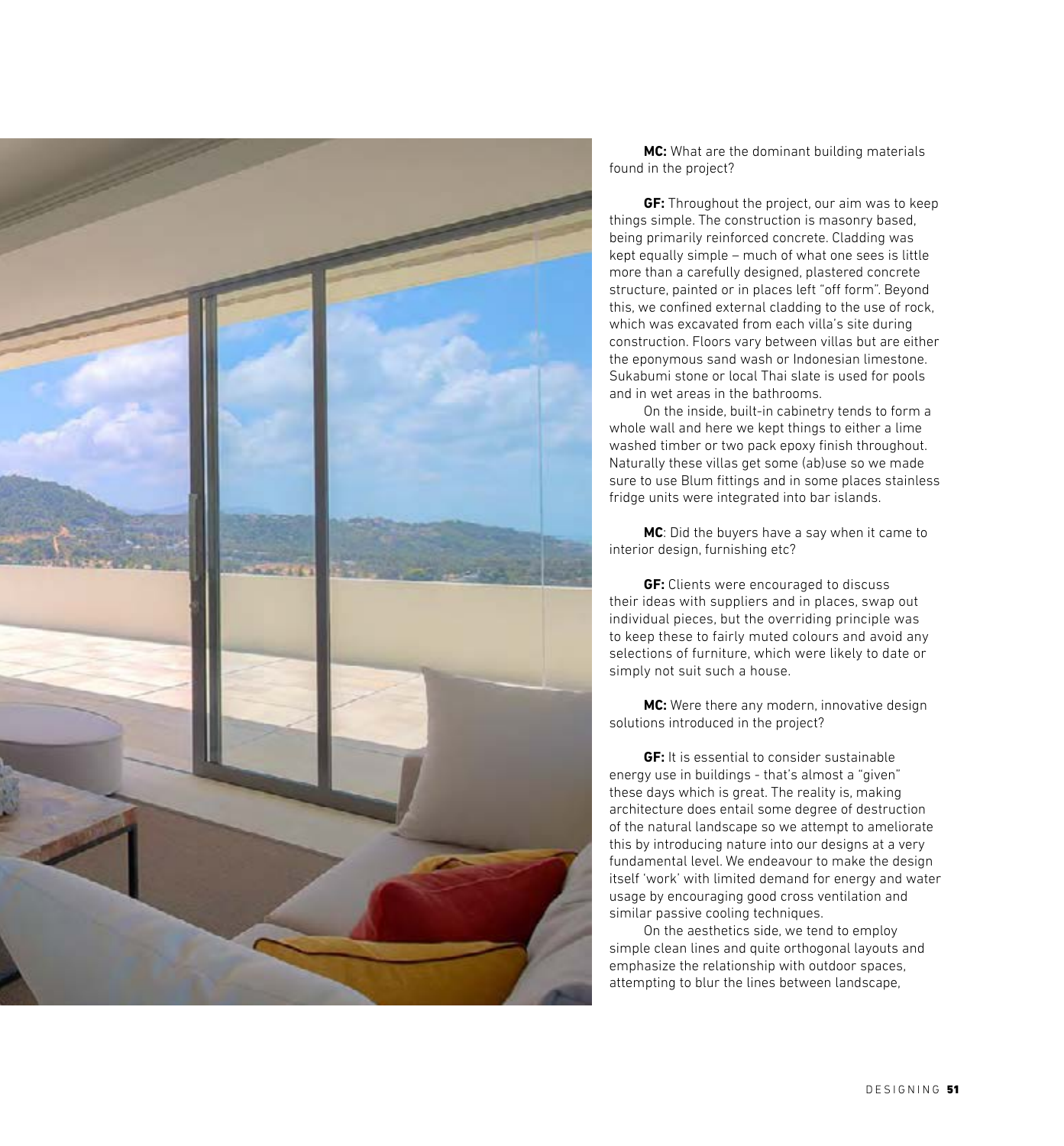architecture and interior. The use of roof gardens is also commonplace in our work.

**MC:** Do you feel the project stands out from the pack?

**GF:** This is really something for others to speak about having seen the project. That said, pretty much everything is different to other villa estates, starting with the basic premise that each house is unique, something which I've never seen offered anywhere else. Throughout we sought to use simple materials in a very considered way, allowing bits to cantilever a little further than the norm and span that much more between columns in order to achieve open, panoramic vistas.

Whilst the project might be seen as resolutely modern in design, it is worth noting that the architecture, for us, is very much something which should be viewed through a veil of leaves, whether this is simply about seeing a villa through trees or once within it, seeing that all the hard lines of the architecture are tempered by plants emerging from the planter boxes and roof planters which proliferate with all of the villas.

**MC:** Was the focus on the utilitarian aspect, comfort or aesthetics?

**GF:** All of the above. As architects, design is something we enjoy immensely, but essentially this is a combination of all of the aspects mentioned. We would never do "design for design's sake" projects and naturally the end user is critical in formulating a solution.

**MC:** How would you sum up the design philosophy behind the Samujana project?

**GF:** Simple, simple and simple would be the watchwords here, whether for the construction, furnishing or indeed the landscaping – the views are the stars and the guests bring the colour.

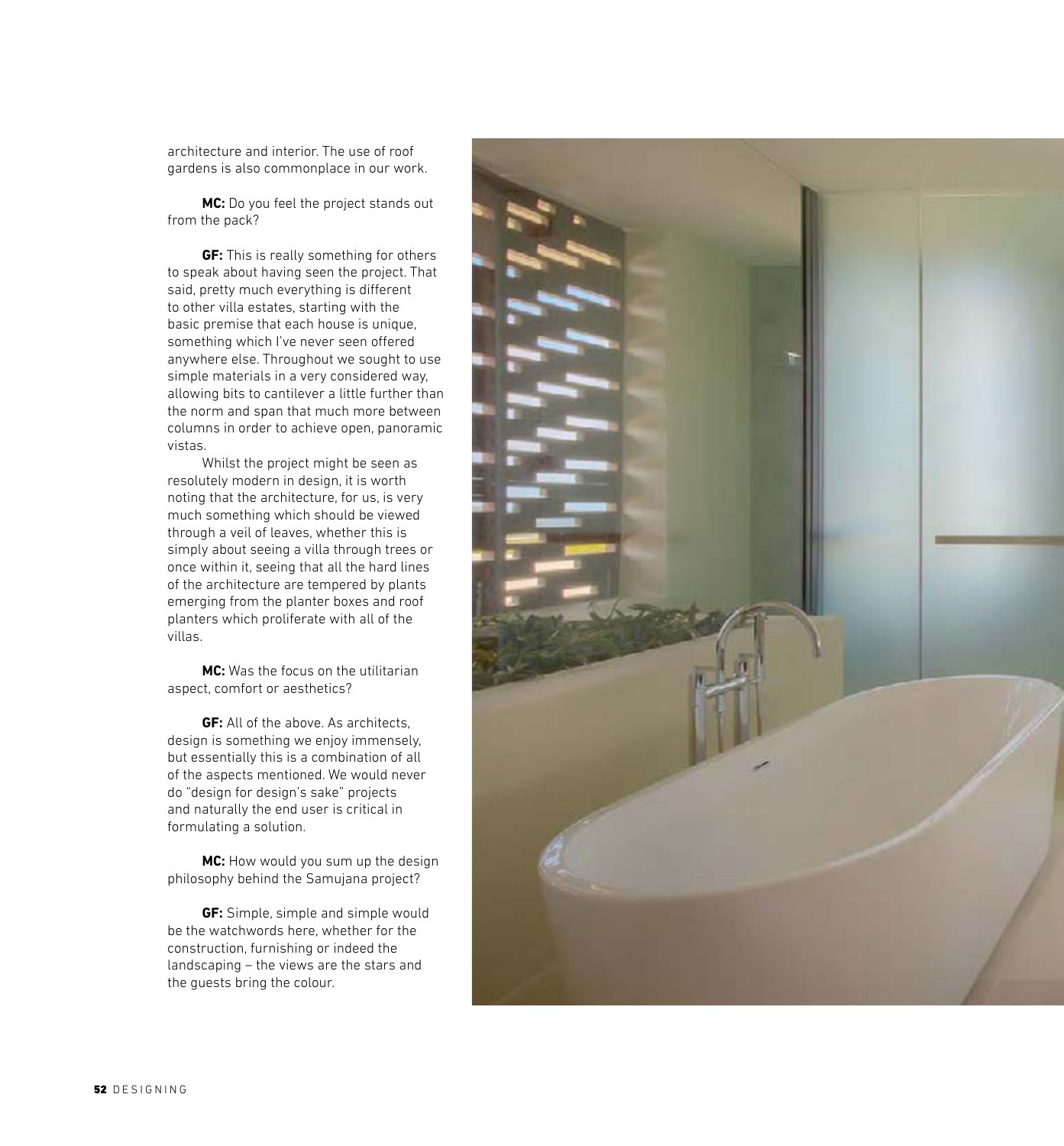